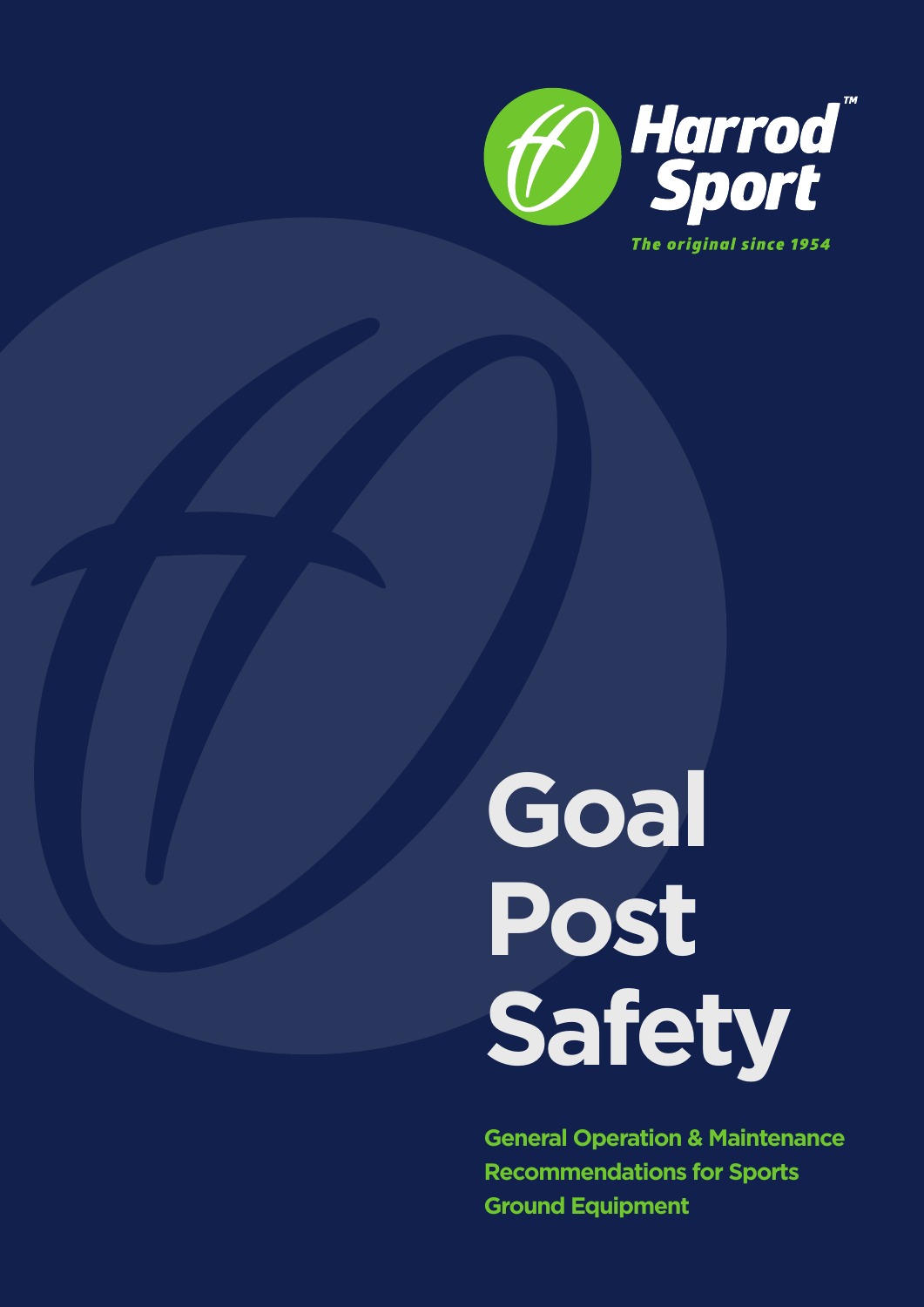**General Operation & Maintenance Recommendations for Sports Ground Equipment**



**It is the responsibility of the facility operator to provide equipment that is fit for purpose and maintained to the required standard. Operators also have a responsibility to staff under the Health & Safety at Work Act to ensure that staff are properly trained to carry out the required tasks for which they are employed. It is the facility providers who could find themselves liable in the case of any accidents where staff are found not to be competent.**

#### **Assembly & Dismantling**

- 1. When erecting equipment always use the instructions and recommendations provided by the manufacturer.
- 2. We remind you that the appropriate personal protective equipment (PPE) must be worn at all times. e.g. Hard hat, steel toe-cap boots, gloves etc.
- 3. When tall and/or heavy equipment is being erected it is recommended that scaffolding and/or heavy lifting equipment is used. A risk assessment should be carried out if necessary.
- 4. The correct tools for the job must be used at all times.
- 5. Assembly must be carried out by a sufficient number of competent persons.

#### **Checking Equipment**

Equipment should be checked on a regular basis. This requires positive action, and the information gathered must be recorded and acted upon immediately should any faults be found.

- 1. Check all equipment a minimum of once every week but always before any game or training activity.
- 2. Carry out a thorough visual check of the whole goal. Check that all fixings are secure and there are no loose or missing nuts, bolts, pins or other fixings.
- 3. If nuts, bolts, pins or other fixings are loose or missing it is not possible to assemble the equipment correctly. It is therefore vital that missing parts are purchased from the manufacturer to ensure compatibility.
- 4. If parts of the goal are bent or other damage is present there may be more damage internally which is not visible and could result in the goal collapsing or tipping. The goal should be taken out of action and removed from site.
- 5. Check that all pivot points are in good condition and lubricated with grease.
- 6. Any chips or scratches must be treated to prevent corrosion occurring at these points.
- 7. Check all anchoring attachments and anchoring points.
- 8. Should weight-type anchors be used, check there are the correct number for the size of the goal.
- 9. If you find a fault you must record the fault and not continue to use the goal. It must be correctly repaired or replaced with new equipment.
- 10. Do not modify goals by welding or by substituting with incorrect parts. If any part is missing or broken, obtain a replacement from the original manufacturer.
- 1. Wheel mechanisms should be complete and in full working order.
- 12. Inflatable tyres must be checked for punctures and be inflated to no more than maximum pressure marked on tyre.
- 13. Cellular or solid type wheels are the preferred option as little maintenance is required.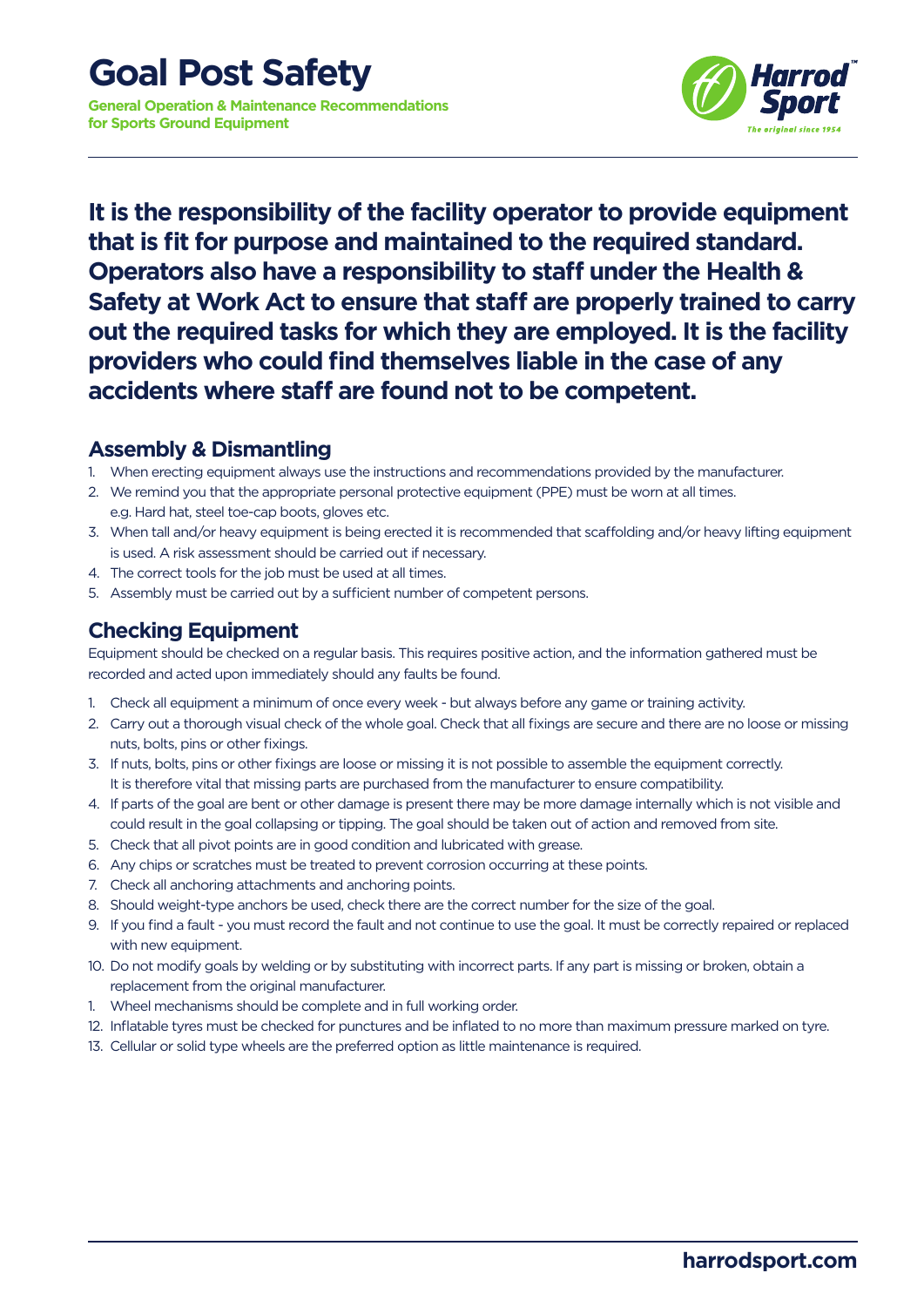## **Goal Post Safety** *the Harroc*

**General Operation & Maintenance Recommendations for Sports Ground Equipment**



#### **Checking Netting** 2) If the change of the posts are commended that the posts are stored that the posts are stored flat on the ground. The ground  $\alpha$

- 1. Check for missing or broken net fixings as these may allow a ball to pass between the edge of the net and goal frame, resulting in confusion over whether or not a goal has been scored.
- resulting in contusion over wnetner or not a goal has been scored.<br>2. The size of the mesh of the net has been chosen to reduce the risk of injury caused by entrapment. If there are broken cords the holes become larger than intended and require repair or replacement.
	- 3. Any broken cord in the nets may be able to be repaired using the same cord used to manufacture the net.
	- 4. Nets must be stored out of direct sunlight and away from rodents.

The Code Of Practice provided by BS 8461 gives guidance as to the type of check that should be carried out on football goals and how often they should be checked. Although this is football *specific it is widely considered best practice for all sports.* 

#### **Storage**

- 1. Our recommendations regarding anchoring must still be adhered to when freestanding products are stored assembled.  $\mathsf{Storage}$  is a cross the ground. Moving equipment in this way is likely to cause  $\mathsf{S}$  to cause  $\mathsf{S}$  to cause  $\mathsf{S}$  to cause  $\mathsf{S}$  to cause  $\mathsf{S}$  to cause  $\mathsf{S}$  to cause  $\mathsf{S}$  to cause  $\mathsf{S}$  to caus
	- i. Our recommendations regarding anchoring must still be adnered to when freestanding products are stored assembled.<br>2. If equipment has folding back supports it is recommended that the posts are stored flat on the ground. required to be stored vertically, e.g. leant against a fence, they must be attached in such a way as to prevent them clear of the ground when it is being moved. falling over.
- ralling over.<br>3. When dismantled, parts must be stored safely & securely in order to prevent accidents in the storage area.

#### **Moving**  $M_{\odot}$  in position, carry the weights to the goal and re-attach.

- 1 **100 mag**<br>1. Our recommendations regarding anchoring must still be adhered to when freestanding products are stored assembled.
	- 2. If equipment has folding back supports it is recommended that the posts are stored flat on the ground. If they are required to be stored vertically, e.g. leant against a fence, they must be attached in such a way as to prevent them<br>falling over. falling over.
- 3. When dismantled, parts must be stored safely & securely in order to prevent accidents in the storage area.<br>4. If additional weights are fitted to the goal they must be manoual first lagfore attenuation to may a the goal
	- 4. If additional weights are fitted to the goal, they must be removed first before attempting to move the goal. Once the mediated in the must be the goal, they made be tend to the best moved the goal is in position, carry the weights to the goal and re-attach.
- 5. Where goals with specific folding mechanisms are used, care must be taken to fold in accordance with both the<br>instructions and labels. Damage ean often eesuruuben mechanisms are not released in the eerrest manner. Abus instructions and labels. Damage can often occur when mechanisms are not released in the correct manner. Always refer to labels and instructions. The moved with when with which with your contribution with the movement persons in each contribution and instructions.
	- 6. Fence folding style goals, with socketed support posts, are designed to be manoeuvred simultaneously by two<br>compatent persons. Care must be taken whilst maxing the goal to the ensure the pot does not become entang competent persons. Care must be taken whilst moving the goal to the ensure the net does not become entangled.
- 7. Goals fitted with wheels should be moved by using 4 competent persons in each corner of the frame and in the correct manner as stated in the assembly instructions.
	- manner as stated in the assembly instructions.<br>8. In the case of integrally weighted goals, 4 competent persons must be used as per standard wheeled goals, it is important to check that the flip up wheel is locked in place before attempting to move the goal.

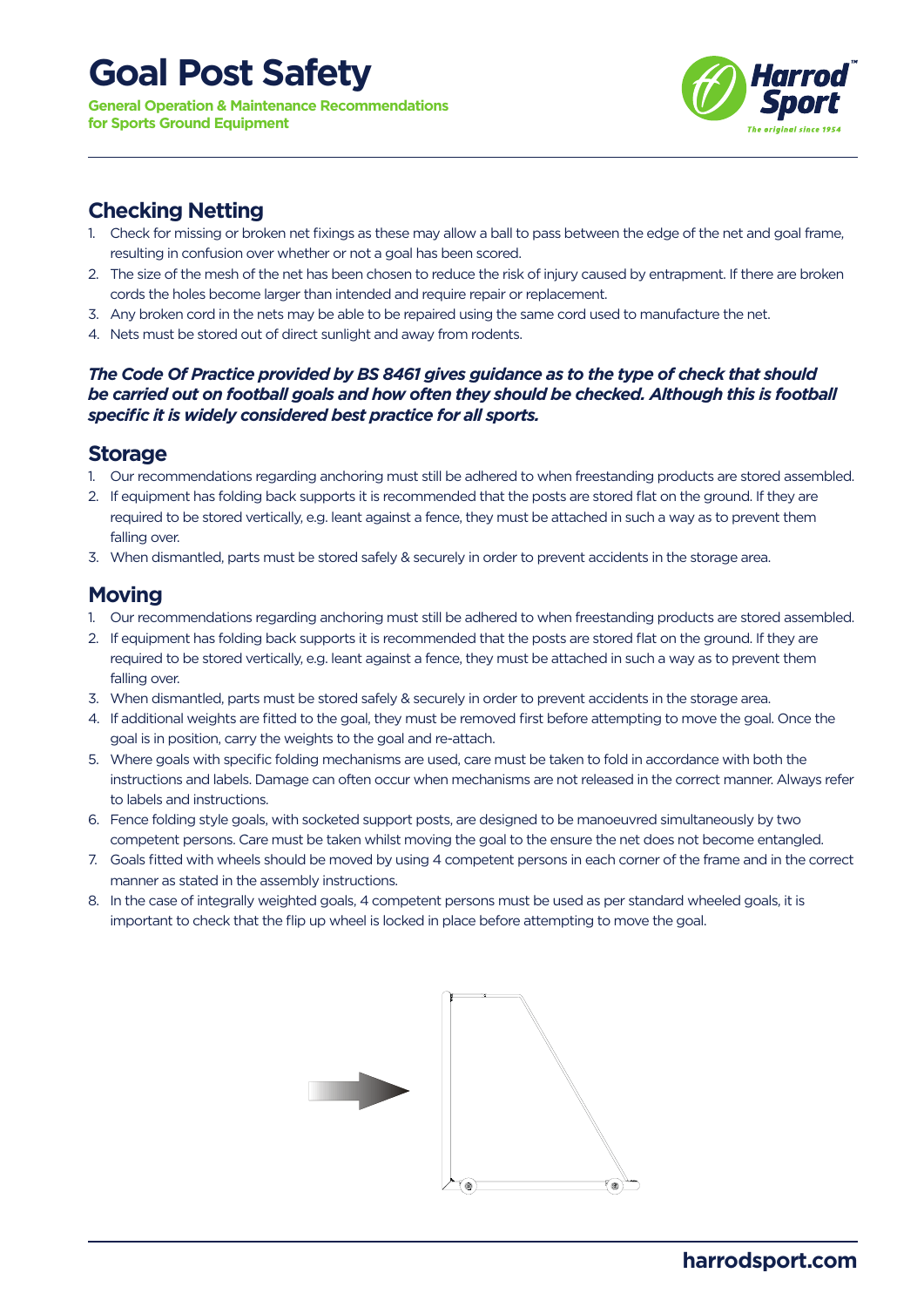#### **Goal Post Safety Harrow Book Cofedy, Edge and Communication of the Communication of the Communication**

**General Operation & Maintenance Recommendations Considering Records and Separations For Sports Ground Equipment**  $\frac{1}{\text{The original since}}$ 

equipment for its intended purpose).



#### **Keeping Records**

- 1. The safety of equipment is the responsibility both of the facility providers (who should provide safe goals, installed and maintained in a safe condition) and of the users (who should only use the equipment for its intended purpose).
- 2. Facility providers should be aware of operation and maintenance guidelines and keep records of all checks, installations and maintenance carried out.

| ponsibility both of<br>provide safe goals,<br>condition) and of the<br>uipment for its | Pilok & Month Food<br><b>Goal Reference</b> |                      |                                                                  |                                                                         |                   |
|----------------------------------------------------------------------------------------|---------------------------------------------|----------------------|------------------------------------------------------------------|-------------------------------------------------------------------------|-------------------|
|                                                                                        | Date                                        | <b>Type of check</b> | <b>Findings</b>                                                  | <b>Action taken</b>                                                     | <b>Checked by</b> |
|                                                                                        | 40% Dec 2048                                | Weekly               | Screetched point work on left hand upright.                      | Pointed over required area - used Harrod Sport<br>white touch up paint. |                   |
|                                                                                        | 48th Dec 2048                               | Weekly               | Allck                                                            | <b>Move</b>                                                             |                   |
|                                                                                        | 2nd Jan 2019                                | Full                 | Good passed strength & stability test -<br>no other problems.    | Full Good Post Risk Assessment undertaken.                              |                   |
| of operation and                                                                       | 40% Jan 2011                                | Weekly               | Goal Net has holes and Iroken meshes, some<br>net hooks missing. | Purchased nearnet and dips and fitted to good.                          |                   |
| records of all checks.                                                                 |                                             |                      |                                                                  |                                                                         |                   |
|                                                                                        |                                             |                      |                                                                  |                                                                         |                   |
| ied out.                                                                               |                                             |                      |                                                                  |                                                                         |                   |
|                                                                                        |                                             |                      |                                                                  |                                                                         |                   |
|                                                                                        |                                             |                      |                                                                  |                                                                         |                   |
|                                                                                        |                                             |                      |                                                                  |                                                                         |                   |

### **GUIDELINES FOR SPECIFIC SPORTS: GUIDELINES FOR SPECIFIC SPORTS**

#### **Hockey** Hockey  $\frac{1}{1}$

**1 IOCNEY**<br>1. We strongly recommend that wheels are used to transport hockey goals, otherwise the goals should only be lifted with a minimum of four competent persons. only be lifted with a minimum of four competent persons. 1. We strongly recommend that wheels are used to transport hockey goals, otherwise the goals should only be integra-

goals, installed and maintained in a safe condition) and of the users (who should only use the use the use the use the use the use the use the use the use the use the use the use the use the use the use the use the use th

- a minimum of four competent persons.<br>2. Only devices specified by the manufacturer must be used to manoeuvre goals.
- 3. Hockey Goals with rear fitted wheels must be tipped onto the wheels using four competent persons. There should be one person in each corner of the goal. The top rear support bars and side frames are integral parts of the goal for supporting the netting and are not to be used as the principle method for tipping the goal.
- 4. When using front flip-over type wheels, the lifting handles fitted to the goal are to be used when flipping the wheel into place. This requires two people per side (one to lift, one to flip).



- 5. In the case of Integrally weighted, 4 competent persons are required to move the goal. Standing directly behind the goal. Put one foot on the axle bar to stabilise the goal and at the same time pull the goal back together until the goal is in the position. Manoeuvre the goal into the desired location and carefully let the goal down, making sure that the goal carefully let the goal down, making sure that the goal down, making sure that the goal is not dropped. For the dropped. Integral a minimum pitch run of 2 metres and must not be stored with the stored with the stored with the stored with the stored with the stored with the stored with the stored with the stored with the stor
- 6. Integrally weighted goals require a minimum pitch run off of 2 metres and must not be stored with the back of the goal against a surround fence or wall. To ensure the goal can be moved space must be available to allow the goal to be tipped up onto its roller.

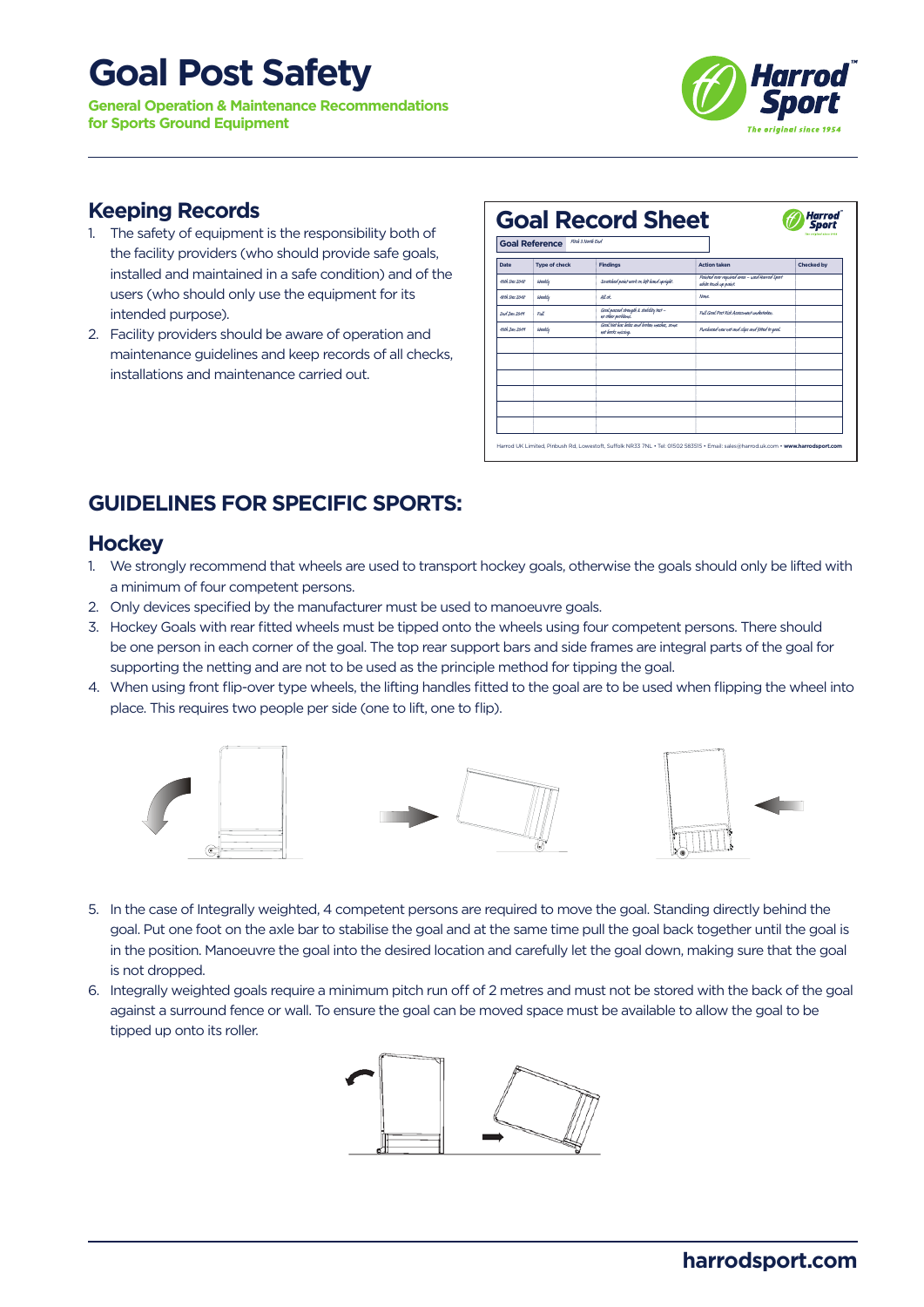

#### **GUIDELINES FOR SPECIFIC SPORTS (continued):** 1) Freestanding Tennis Posts showld only be moved by means of the posts have posts have posts have posts have posts have posts have posts have posts have posts have posts have posts have posts have posts have posts have po

#### **Figure 19**

1. Freestanding Tennis Posts should only be moved by means of transporter trolleys, unless the posts have been completely dismantled.

HARROD UK **www.harrod.uk.com**

- 2. A minimum of 2 transporter trolleys must be used per set of posts.
	- 3. Posts should not be stored on trolleys at any time.
- 4. Only use trolleys that were specifically made for transporting tennis posts. Two competent persons are required to lift each end of posts onto the trolley. Use fixing bolts to secure posts on trolleys before attempting to move.
	- 5. Care should be taken not to over tension the net as this can potentially cause each end of a freestanding tennis post to<br> lift and render the posts unstable.
- 6. We recommend that the net tension is slackened off when the posts are not in use. 6) We recommend that the net tension is slackened off when the posts are not in use. 7) We recommend the net winder handle be removed if the posts are left unsupervised.
	- 7. We recommend the net winder handle be removed if the posts are left unsupervised.

#### **Netball** Netball

- 1. Freestanding posts must be laid down and stored in a secure covered location when not in use.
- 2. Freestanding posts must only be wheeled in a pushing motion from the top of the post. 2) Freestanding posts must only be wheeled in a pushing motion from the top of the post.



## Basketball **Basketball**

- 1) Due to the size and weight of the uprights, mechanical lifting equipment must be used when installing 1. Due to the size and weight of the uprights, mechanical lifting equipment must be used when installing or assembling posts.
- 2) Ground sockets require a minimum 1m cube of concrete. 2. Ground sockets require a minimum 1m cube of concrete.
- 3) Cantilever arms can only be height adjusted before installation. 3. Cantilever arms can only be height adjusted before installation.
- 4) Slamdunk rings must not be used with standard wooden boards and fixing. 4. Slamdunk rings must not be used with standard wooden boards and fixing.

#### Shelters **Shelters**

- 1) Aluminium team shelters are designed to be permanently fixed to an appropriate prepared surface. 1. Aluminium team shelters are designed to be permanently fixed to an appropriate prepared surface.
- 2) Correct amount of fixings should be used dependent on the size of the shelter. 2. Correct amount of fixings should be used dependent on the size of the shelter.
- 3) When moving shelters the correct number of competent persons are required (please refer to the 3. When moving shelters, the correct number of competent persons are required (please refer to the Manual Manumig guidelines).<br>Cheltere ebeudelines is in left w Handling guidelines).
- 4) Shelters should never be left unsecured. 4. Shelters should never be left unsecured.

#### **Pitch Dividers**

- 1. Pitch Divider Systems are designed to have wire as a permanent fixture and this should not be removed on a 1) Pitch Divider Systems are designed to have wire as a permanent fixture and this should not be removed to have removed to have removed to have removed to have removed to have removed to have removed to have removed to ha regular basis.
	- 2. If wire is required to be taken down, release the pressure on the wire, detach from anchor post, coil and tie it off, then store the wire in pouch with the netting. The mass of the post, coil and an anchor post, coil and an
		- 3. Pitch divider netting is retractable and should be stored in a storage pouch.

excess stress stress stress stress stress on the network  $\mathcal{L}_{\mathcal{A}}$ 

4. The netting must be retracted using a 'pull and draw' system. This is achieved by standing at the storage end of the system and by slowly pulling the net inwards until all the netting has been gathered. Do not walk with it from one end to another as this will cause the netting to become entangled and put excess stress on the clips used to suspend<br>. Do not walk with it from one end to another as this will cause the network will cause the network will cause the network will cause the network will cause the network will cause the network will cause the network will caus the netting.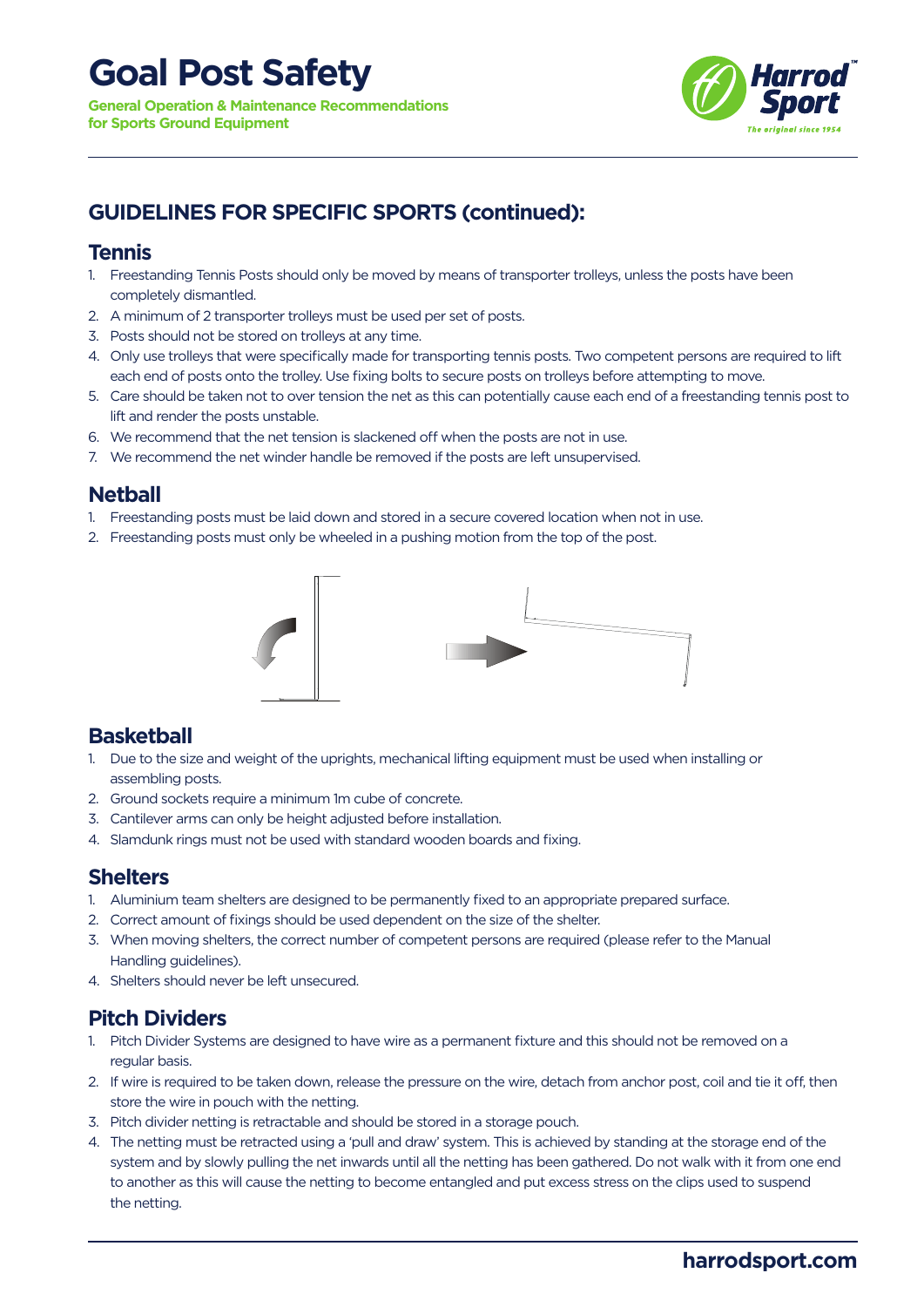

## **GUIDELINES FOR SPECIFIC SPORTS (continued):**

#### **Rugby**

- 1. Ensure the correct amount of concrete is in place for the sockets before assembling posts. Please refer to your product assembly instructions to find the amount of concrete required.
- 2. Allow a minimum of 3 people to allow safe erection of all Rugby posts.
- 3. Always erect one upright at a time and ensure the crossbar is removed before taking the posts down.
- 4. Hinged Rugby Posts can be used with a Rugby Lifter and small tractor to ensure quick and safe erection. This allows for maintenance to be easily carried out mid-season if required.
- 5. Socketed Rugby Posts are erected by inserting them into a socket in the ground which has been securely cemented in place. Due to the nature of Socketed Rugby Posts, they are more difficult to put up and take down than Hinged Posts, therefore, maintenance is best carried out at the end of season.
- 6. If possible, remove and store posts between matches, but posts are normally left erected for the season.
- 7. Rugby posts are best and most easily moved with the aid of the Rugby Storage Trolley. The trolley is designed to transport and store all the components required for half a set of posts. This means two trolleys will be required for one full set of posts.

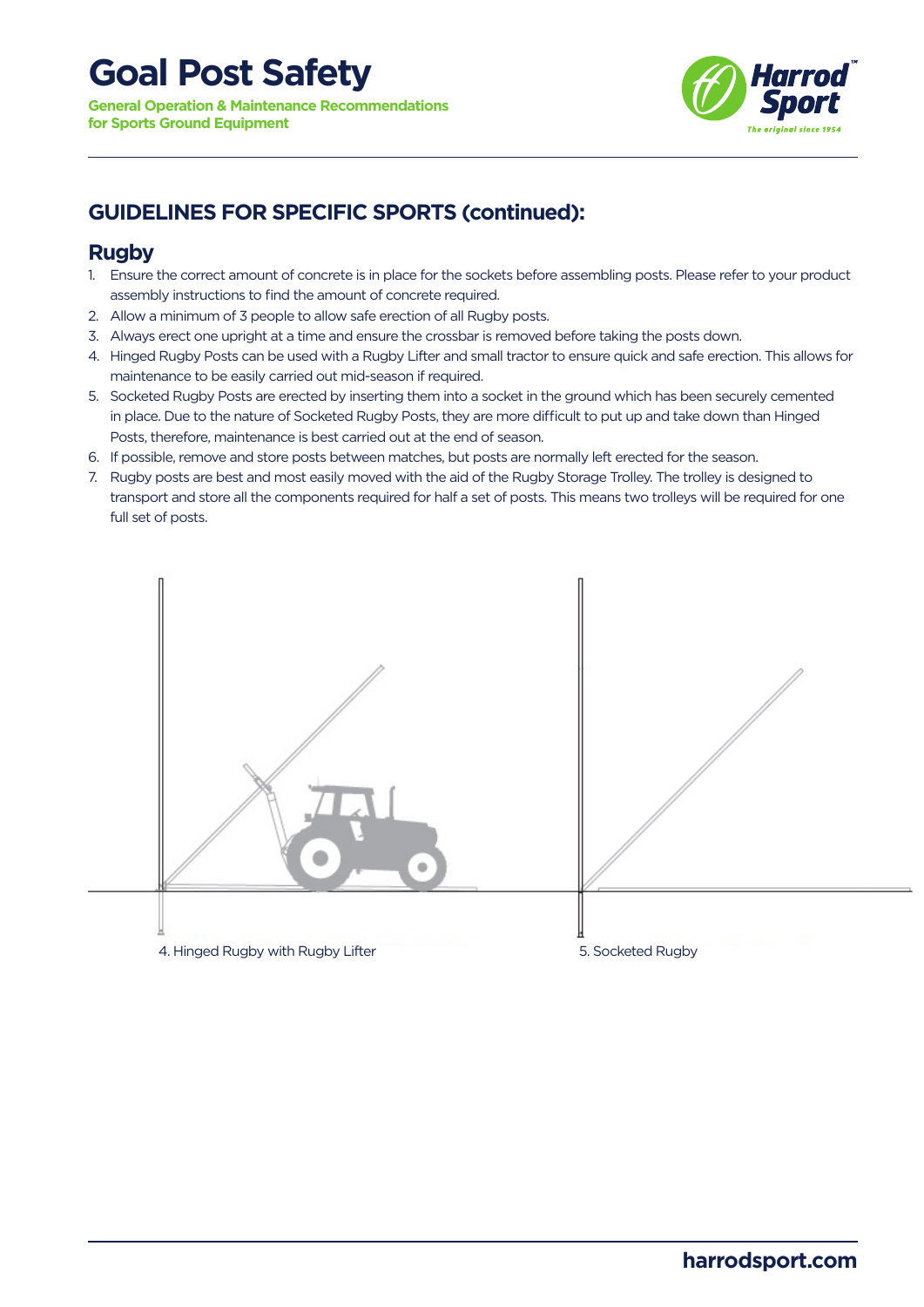## **Goal Post Safety**

**General Operation & Maintenance Recommendations for Sports Ground Equipment**



### **ANCHORAGE**

#### **Background**

In the UK, standards for Goal posts and nets for a variety of sports are set by The Comité de Européan Normalisation which has been in existence since 1989. Other standards have also been set in more recent times by the BSI, specifically for junior, mini, small-sided football and Futsal. Harrod Sport have been representatives on the CEN Committee since 1989, the F.A. Guidelines Committee in 2003 and the BS 8462/8461 Committee in 2005.

#### **Purpose of CEN**

To normalise and raise standards for goal posts throughout the European Community. A committee whose aim is to ensure all equipment is manufactured to the highest standard, and to create awareness of the highest level of responsibility bestowed upon the authorities responsible for the equipment and its use.

#### **Implications**

Providers of sports equipment have a responsibility to supply equipment that is fit for purpose and above all safe to use at all times. Equipment that conforms to BSEN and BS standards has to be independently tested for both 'strength' and 'stability' by a registered testing house and manufacturers are obliged to produce copies of these certificates on demand.



At Harrod Sport we have long since identified the need for 'bullet proof' goals and have developed a unique range of integrally-weighted goals. These goals are safe to use at all times, require no further anchorage and have been widely acknowledged at the SAPCA and Sports College. Conferences as the safest metal goal available in the market place today. The continuing F.A. campaign highlights the responsibilities of pitch providers to ensure they only use goals that conform, and we cannot emphasise strongly enough that end users have the ultimate accountability.

### **Official Goal Sizes**

| <b>Type of Goal</b> | <b>Internal Sizes (mm)</b>               | <b>European Standard</b>                                | <b>Amount of ANC-005* Required</b>     |
|---------------------|------------------------------------------|---------------------------------------------------------|----------------------------------------|
| Senior (Full Size)  | 7320 x 2440                              | BS EN 748 (if over 42kg)<br>BS EN 16579 (if under 42kg) | 6 per goal<br>See product instructions |
| Youth Football      | 6440 x 2130                              | <b>BS EN 16579</b>                                      | See product instructions               |
| 9 <sub>v</sub> 9    | 4880 x 2130                              | <b>BS EN 16579</b>                                      | See product instructions               |
| Mini Soccer         | 3660 x 1830                              | <b>BS EN 16579</b>                                      | See product instructions               |
| 5-a-side            | 4880 x 1220<br>660 x 1220<br>2440 x 1220 | <b>BS FN 16579</b>                                      | See product instructions               |
| Futsal              | 3000 x 2000 x 2000                       | <b>BS EN 16579</b>                                      | See product instructions               |
| Hockey              | 3660 x 2130                              | <b>BS EN 750</b>                                        | 10 per goal                            |

**Anchorage:** To achieve the above stability test, goals (in the case of socketed type) must be installed with the correct amount of concrete around the socket, or in the case of freestanding goals, be anchored in the correct manner. Full details of Harrod Sport anchorage systems are available at **www.harrodsport.com**